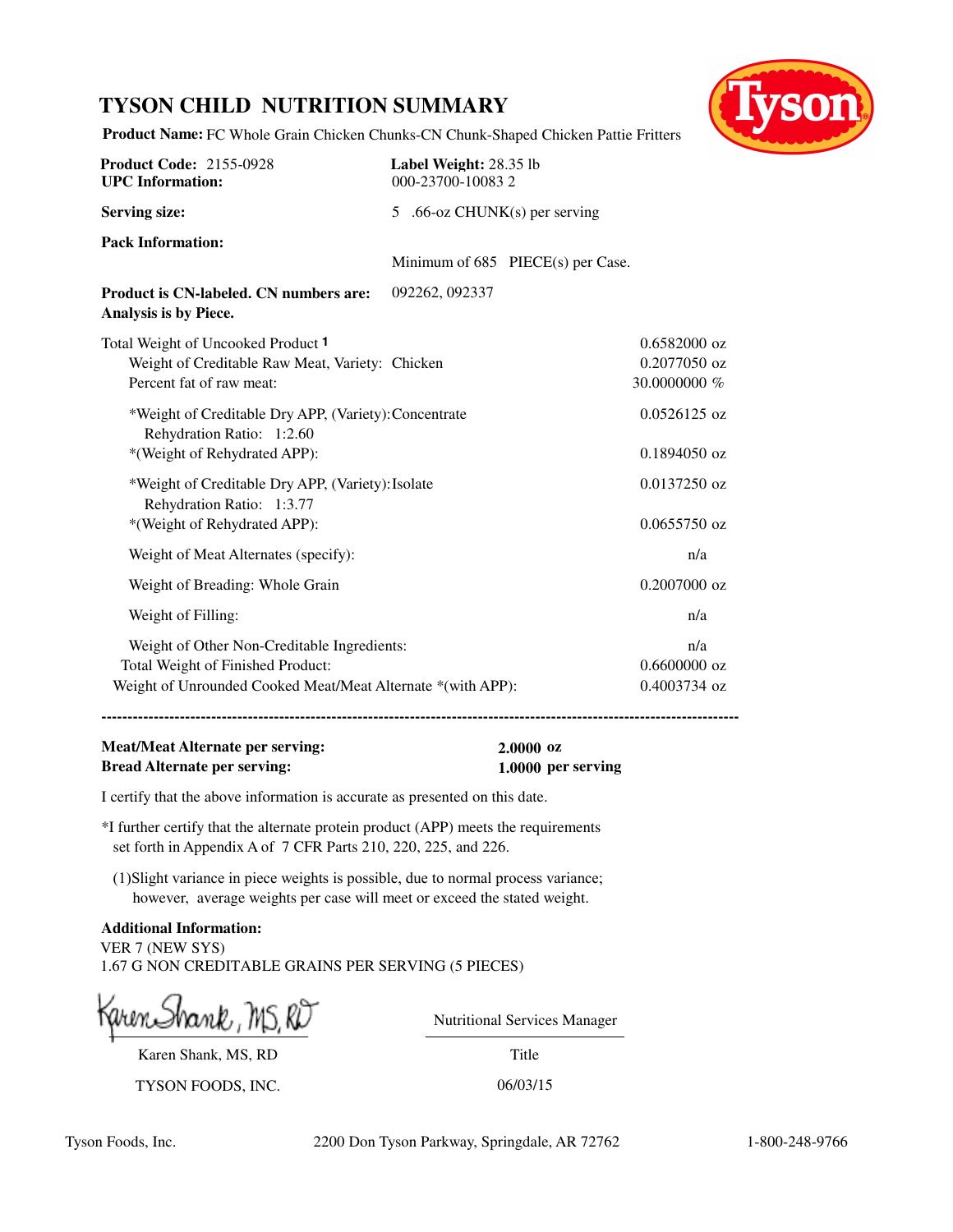# **Product Information**





**Whole Grain Nuggets, w/SPC & ISP, 0.66 oz.**

Product Code: 2155-928 UPC Code: 00023700100832

- Guaranteed piece count range and consistent sizing allow for better portion and cost control.

#### **PREPARATION**

Appliances vary, adjust accordingly. Convection Oven 6 - 8 minutes at 375°F from frozen. Conventional Oven 8 - 10 minutes at 400°F from frozen.

#### **PIECE COUNT**

Minimum of 685 PIECE(s) per Case

#### **MASTER CASE**

| Gross<br>Weight | 30.8883 IB | Width:  | 15.625 IN |
|-----------------|------------|---------|-----------|
| Net<br>Weight   | 28.35 IB   | Length: | 23.5 IN   |
| Cube:           | 1.78 FT    | Height: | 8.375 IN  |

#### **PALLET CONFIGURATION**



#### **STORAGE**

| Shelf Life:     | 270 days |
|-----------------|----------|
| Storage Temp:   | 0 F      |
| Storage Method: | Frozen   |

## ®0.

## **Nutrition Facts**

Serving Size: 5 PIECES (92g) Servings Per Container: About 137

| Amount Per Serving<br>Calories 240                                                                                                        | Calories from Fat 120 |
|-------------------------------------------------------------------------------------------------------------------------------------------|-----------------------|
|                                                                                                                                           | % Daily Value*        |
| Total Fat 14g                                                                                                                             | 22%                   |
| Saturated Fat 2.5g<br>Trans Fat 0g                                                                                                        | 13%                   |
| Polyunsaturated Fat 7g<br>Monounsaturated Fat 3.5q                                                                                        |                       |
| Cholesterol 20mg                                                                                                                          | 7%                    |
| Sodium 470mg                                                                                                                              | 20%                   |
| Total Carbohydrate 16g                                                                                                                    | 5%                    |
| Dietary Fiber 3g<br>Sugars 1g                                                                                                             | 12%                   |
| Protein 13g                                                                                                                               | 26%                   |
| Vitamin A 2%                                                                                                                              | Vitamin C 0%          |
| Calcium 4%                                                                                                                                | Iron $10%$            |
| * Percent daily values are based on a 2,000 calorie<br>diet. Your daily values may be higher or lower<br>depending on your calorie needs. |                       |

#### **CN Label:** Yes

**CN Label Numbers:** 092262, 092337

**CN Statement:** Five 0.66 oz. fully cooked, whole grain chunk-shaped chicken pattie fritters provide 2.00 oz. equivalent meat/meat alternate and 1.00 oz. equivalent grains for the Child Nutrition Meal Pattern Requirements.

To obtain a signed copy of the CN statement for this item, please contact the Tyson Food Service Concierge via [e-mail](mailto:fscomments@tyson.com) or call 1-800 - 248 -9766.

#### **INGREDIENTS**

Chicken, water, textured soy protein concentrate, isolated soy protein, seasoning [corn syrup solids, brown sugar, dextrose, salt, vinegar powder (maltodextrin, modified corn starch, dried vinegar), garlic<br>powder, onion powder, chicken type flavor (hydrolyzed corn gluten, autolyzed yeast extract, sunflower oil,<br>disodium in folic acid), modified wheat starch, salt, soybean oil, spice, paprika, yellow corn flour, leavening (sodium acid pyrophosphate, sodium bicarbonate, monocalcium phosphate), garlic powder, natural flavor, extractives of turmeric, fumaric acid. Breading set in vegetable oil.

CONTAINS soy, wheat

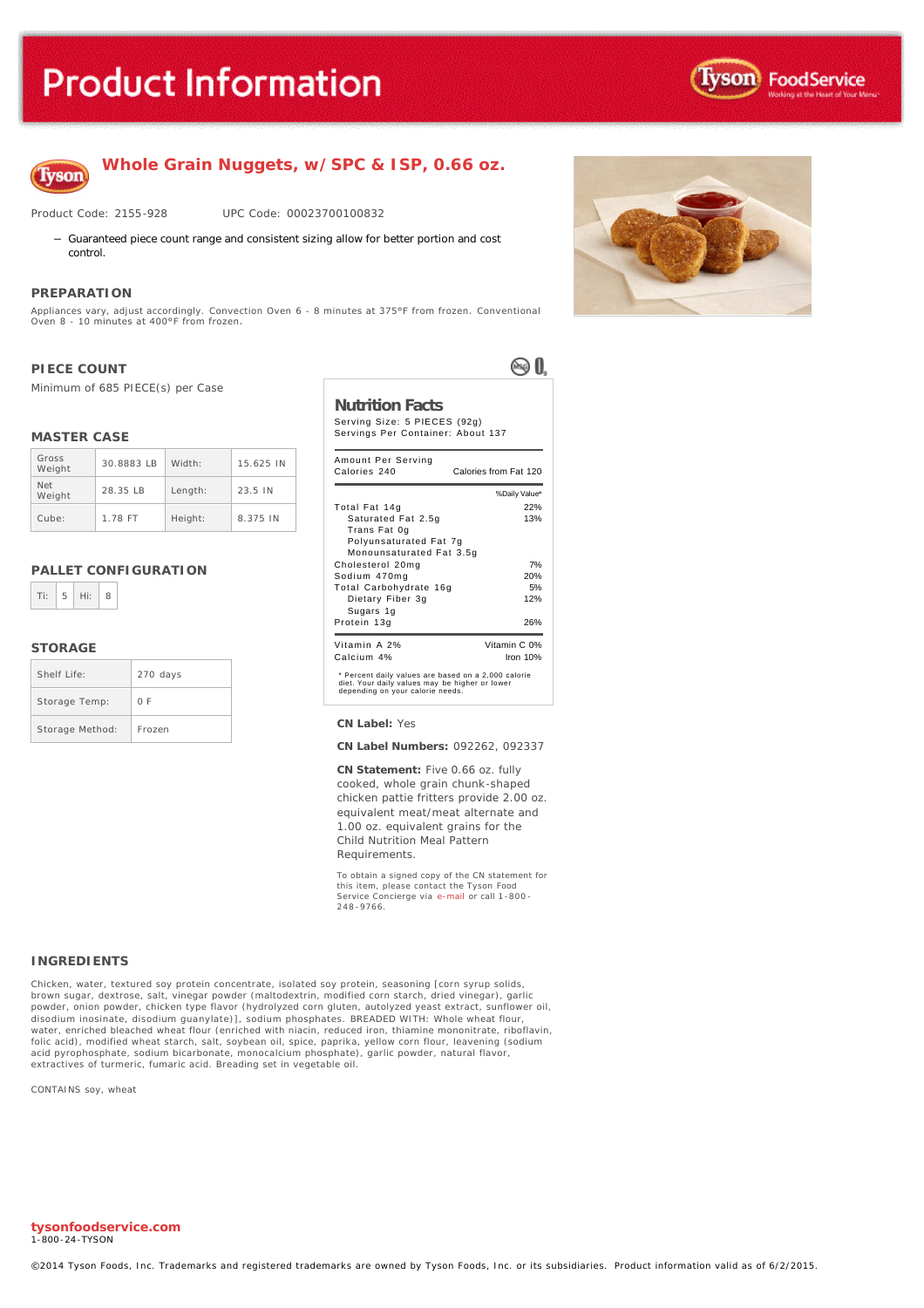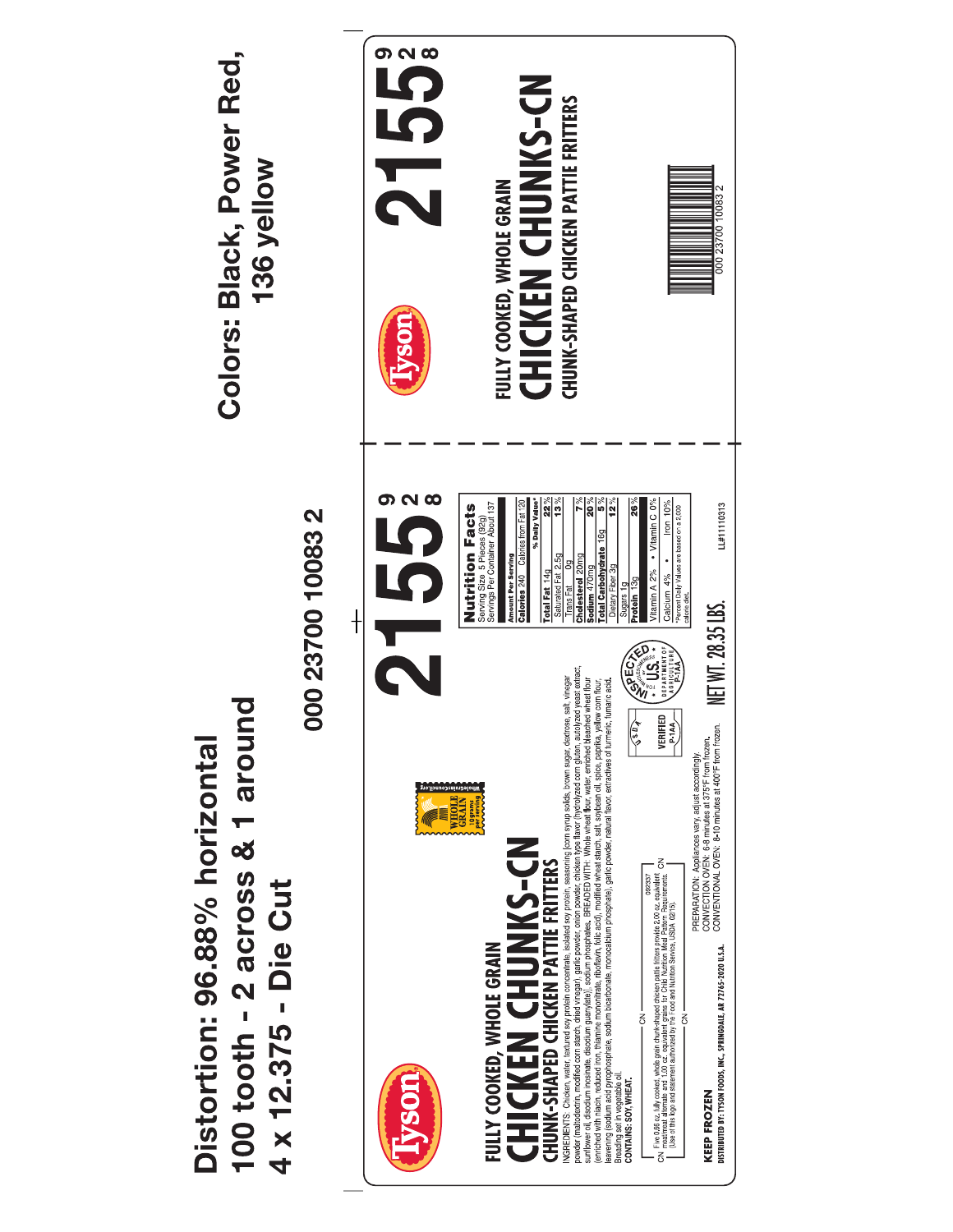

## Sample Product Formulation Statement (Product Analysis) for Meat/Meat Alternate (M/MA) **Products**

Child Nutrition Program operators should include a copy of the label from the purchased product carton in addition to the following information on letterhead signed by an official company representative.

| Product Name: FC WG Brd Chicken Chunk CN Code No.: 2155-928                               |
|-------------------------------------------------------------------------------------------|
| Manufacturer: Tyson Foods, Inc case/Pack/Count/Portion/Size: 28, 35#MC/ ~720pc            |
| $(porfin = 5(0.10607)) pc = 3.3008$<br>I. Meat/Meat Alternate                             |
| Please fill out the chart below to determine the creditable amount of Meat/Meat Alternate |

| <b>Description of Creditable</b><br>Ingredients per<br>Food Buying Guide (FBG) | <b>Ounces per Raw</b><br><b>Portion of Creditable</b><br>Ingredient | <b>Multiply</b> | <b>FBG Yield/</b><br><b>Servings</b><br>Per Unit | Creditable<br>Amount * |
|--------------------------------------------------------------------------------|---------------------------------------------------------------------|-----------------|--------------------------------------------------|------------------------|
| Boxeless Chicken NSKinin Nat                                                   | 0.207705                                                            |                 |                                                  | 0.1453935              |
| roportion                                                                      |                                                                     |                 |                                                  |                        |
|                                                                                |                                                                     |                 |                                                  |                        |

A. Total Creditable M/MA Amount

\*Creditable Amount - Multiply ounces per raw portion of creditable ingredient by the FBG Yield Information.

#### II. Alternate Protein Product (APP)

If the product contains APP, please fill out the chart below to determine the creditable amount of APP. If APP is used, you must provide documentation as described in Attachment A for each APP used.

| Description of APP,<br>manufacture's name,<br>and code number                                       | <b>Ounces</b><br>Dry APP<br>Per Portion | <b>Multiply</b> | % of<br><b>Protein</b><br>$As-Is*$ | Divide by<br>$18**$ | Creditable<br><b>Amount</b><br>$APP***$ |
|-----------------------------------------------------------------------------------------------------|-----------------------------------------|-----------------|------------------------------------|---------------------|-----------------------------------------|
| $158 - 171, 4011$<br>ran                                                                            | 0.0526125                               | Χ               | 48                                 | $\div$ by 18        | 0189405                                 |
| Profam 983, ADM                                                                                     | 0.03725                                 | Х               | BЬ                                 | $\div$ by 18        | a45575                                  |
|                                                                                                     |                                         | X               |                                    | $\div$ by 18        |                                         |
| <b>B. Total Creditable APP Amount</b>                                                               |                                         |                 |                                    |                     | 0.25498                                 |
| C. TOTAL CREDITABLE AMOUNT $(A + B$ rounded down to<br>nearest $\frac{1}{4}$ oz)<br>$x - y - z = 0$ |                                         |                 |                                    |                     | 0.40                                    |

\*Percent of Protein As-Is is provided on the attached APP documentation.

\*\*18 is the percent of protein when fully hydrated.

\*\*\* Creditable amount of APP equals ounces of Dry APP multiplied by the percent of protein as-is divided by 18. <sup>1</sup>Total Creditable Amount must be rounded down to the nearest 0.25oz (1.49 would round down to 1.25 oz meat equivalent). Do not round up. If you are crediting M/MA and APP, you do not need to round down in box A (Total Creditable M/MA Amount) until after you have added the Total Creditable APP Amount from box B to box C.

Total weight (per portion) of product as purchased

Total creditable amount of product (per portion)

 $2.000x$ 

(Reminder: Total creditable amount cannot count for more than the total weight of product.)

I certify that the above information is true and correct and that a  $\frac{3}{2}$   $\frac{30}{20}$  ounce serving of the above product (ready for serving) contains  $2.20$  ounces of equivalent meat/meat alternate when prepared according to directions.

I further certify that any APP used in the product conforms to the Food and Nutrition Service Regulations (7 CFR Parts 210, 220, 225, 226, Appendix A) as demonstrated by the attached supplier documentation.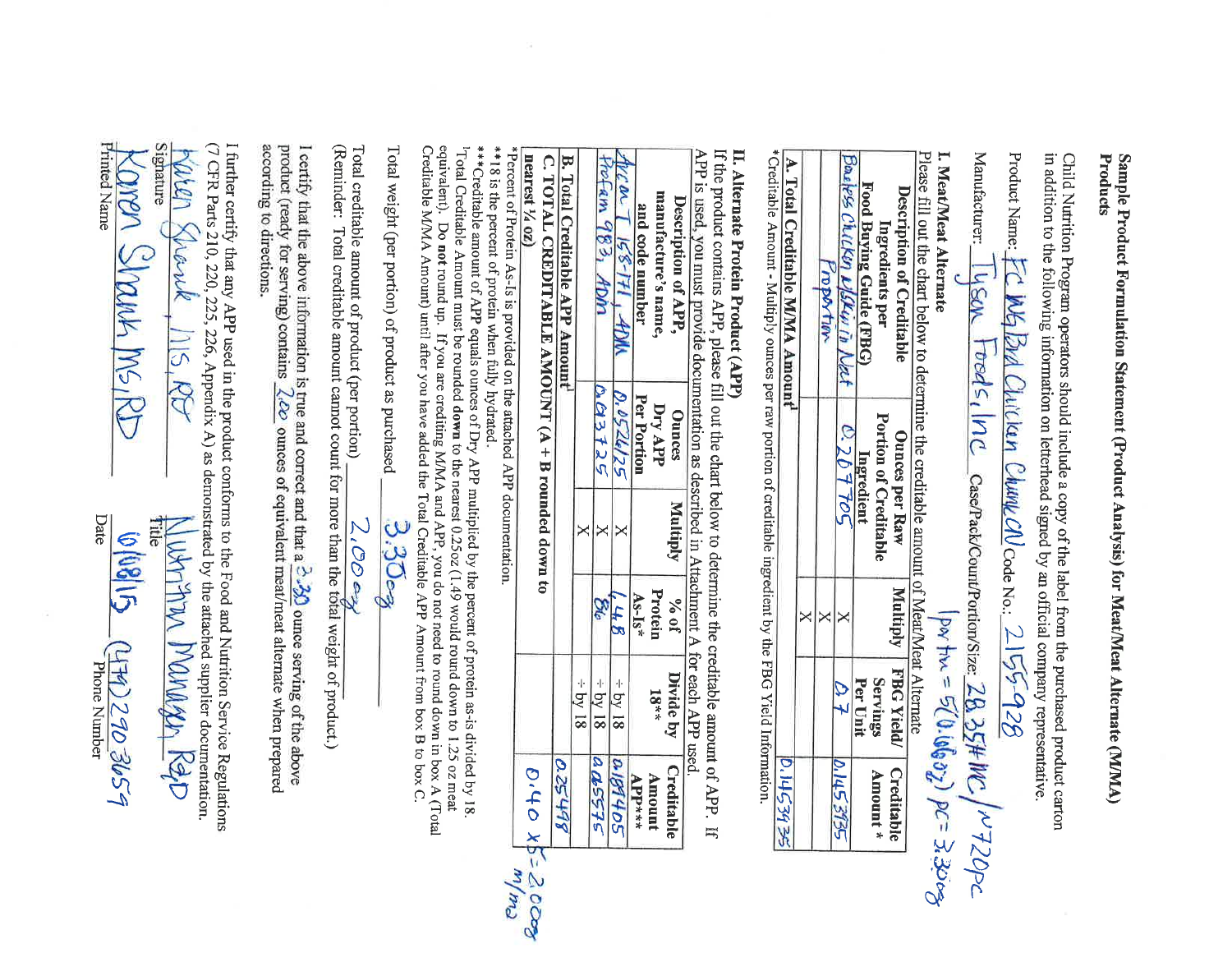

## **Formulation Statement for Documenting Grains in School Meals** Required Beginning SY 2013-2014 Crediting Standards Based on Revised Exhibit A<br>weights per oz equivalent

School Food Authorities (SFAs) should include a copy of the label from the purchased product carton in addition to the following information on letterhead signed by an official company representative. Grain products may be credited based on previous standards through SY 2012-2013. The new crediting standards for grains (as outlined in Policy Memorandum SP 30-2012) must be used beginning SY 2013-2014. SFAs have the option to choose the crediting method that best fits the specific needs of the menu planner.

| Product Name: FCWG Brd Chicken Chunksav Code No.: 2155-928                                 |  |
|--------------------------------------------------------------------------------------------|--|
| Manufacturer: Wan Foods, Inc Case/Pack/Count/Portion/Size: 28,35#MC/~720PC                 |  |
| Does the product meet the Whole Grain-Rich Criteria. Vac X Ma Portime 5 (0.600 apr = 3.303 |  |

(Refer to SP 30-2012 Grain Requirements for the National School Lunch Program and School Breakfast Program)

II. Does the product contain non- creditable grains: Yes  $\frac{X}{x}$  No How many grams:  $\frac{1.58}{x}$ (Products with more than 0.24oz equivalent or 3.99 grams for Groups A-G and 6.99 grams for Group H of noncreditable grains cannot be credited using Exhibit A weights. Please use template for crediting using amount of creditable grains).

III. Use Policy Memorandum SP 30-2012 Grain Requirements for the National School Lunch Program and School Breakfast Program: Exhibit A to determine if the product fits into Groups A-G, Group H or Group I. (Please be aware that different methodologies are applied to calculate servings of grain component based on creditable grains. Groups A-G use the standard of 16 grams creditable grain per oz eq; Group H uses the standard of 28 grams creditable grain per oz eq; and Group I is reported by volume or weight). Indicate which Exhibit A Group  $(A-I)$  the Product Belongs:  $(2)$ 

| Description of<br><b>Product per Food</b><br><b>Buying Guide</b> | <b>Portion Size of</b><br><b>Product as</b><br>Purchased | Weight of one ounce<br>equivalent as listed<br>in SP 30-2012 | Creditable<br>Amount <sup>1</sup> |
|------------------------------------------------------------------|----------------------------------------------------------|--------------------------------------------------------------|-----------------------------------|
| Batter Type Coatgress                                            | p. 2007                                                  | c00                                                          | 0.2007                            |
| A. Total Creditable Amount <sup>2</sup>                          |                                                          |                                                              | $x5 = 100$                        |

<sup>1</sup> (Portion size) ÷ (Exhibit A weight for one oz eq)

<sup>2</sup>Total Creditable Amount must be rounded down to the nearest quarter (0.25) oz eq. Do not round up.

Total weight (per portion) of product as purchased  $\frac{33022}{200}$ <br>Total contribution of product (per portion)  $\frac{1}{2}$  90072

I further certify that the above information is true and correct and that  $a \rightarrow 3$  unce portion of this product (ready for serving) provides *l. U*joz equivalent Grains. I further certify that non-creditable grains are not above 0.24 oz eq. per portion.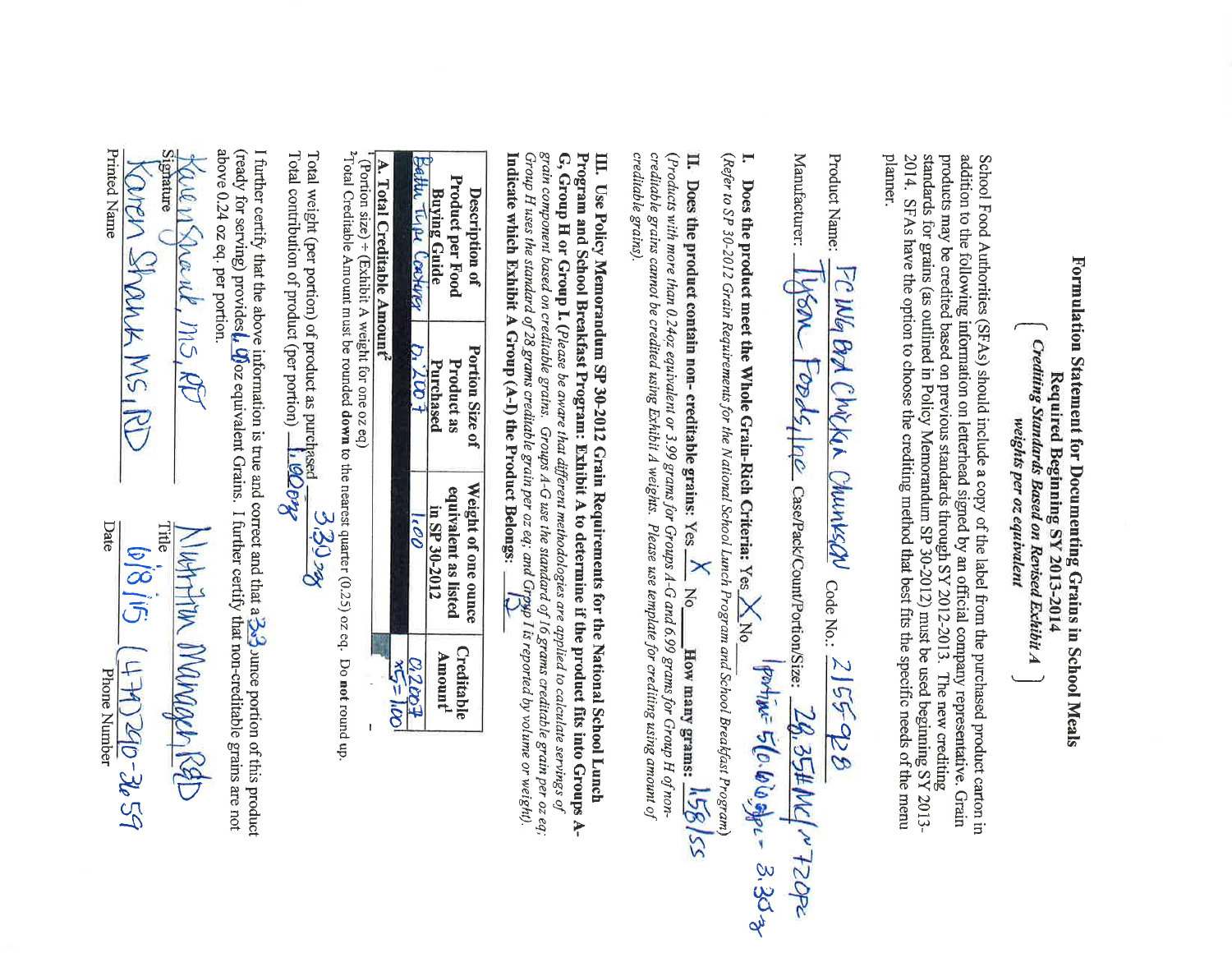

 $Cl#117273$  $\mathbf{Arcon}^{\circledR}$  T 158-171

## DOCUMENTATION FOR ADM PRODUCTS USED AS ALTERNATE PROTEIN PRODUCTS (APP) FOR CHILD NUTRITION (CN) PROGRAM

- a) ADM certifies that this product meets all requirements for APP intended for use in finished CN products as described in Appendix A of 7 CFR 210, 220, 225, and 226.
- b) ADM certifies that this product has been processed so that some portion of the nonprotein constituents has been removed by fractionating. This product is produced from soybeans by removing the majority of the soybean oil and some of the other non protein constituents.
- c) The PDCAAS score for this product is .99. It was calculated by multiplying the lowest uncorrected amino acid score by true protein digestibility as described in the Protein Quality Evaluation Report from the Joint Expert Consultation of the Food and Agriculture Organization/World Health Organization of the United Nations, presented December 4-8, 1989 in Rome, Italy.
- d) The protein level by weight of this product is at least 18% when hydrated at a ratio of 2.60 parts water to one part product.
- e) The protein level of this product is certified to be at least 64.8% on an "as is" basis as purchased.

Ingredient Statement: Textured Vegetable Protein Product (Soy protein concentrate)

This certification applies to the ingredient product as supplied by ADM and is valid 1 year from certification. The meat/meat alternate credit for products used in CN programs should be calculated using the correct as-is protein value for the respective APP ingredient. If multiple APP ingredients are used in the formulation of a CN product, then each APP ingredient should be calculated separately to determine the oz. meat alternate provided. Additional information is available from ADM to assist you with this calculation.

Date: 07/14/11

The information contained herein is correct as of the date of this document to the best of our knowledge. Any recommendations or suggestions are made without guarantee or representation as to results and are subject to change without notice. We suggest you evaluate any recommendations and suggestions independently. We disclaim any and all warranties, whether express or implied, and specifically disclaim the implied warranties of merchantability, fitness for a particular purpose and non-infringement. Our responsibility for claims arising from any claim for breach of warranty, negligence or otherwise shall not include consequential, special or incidental damages, and is limited to the purchase price of material purchased from us. None of the statements made here any license under any patent held by ADM or other parties. Customers are responsible for obtaining any licenses or other rights that may be necessary to make, use or sell products containing ADM ingredients.